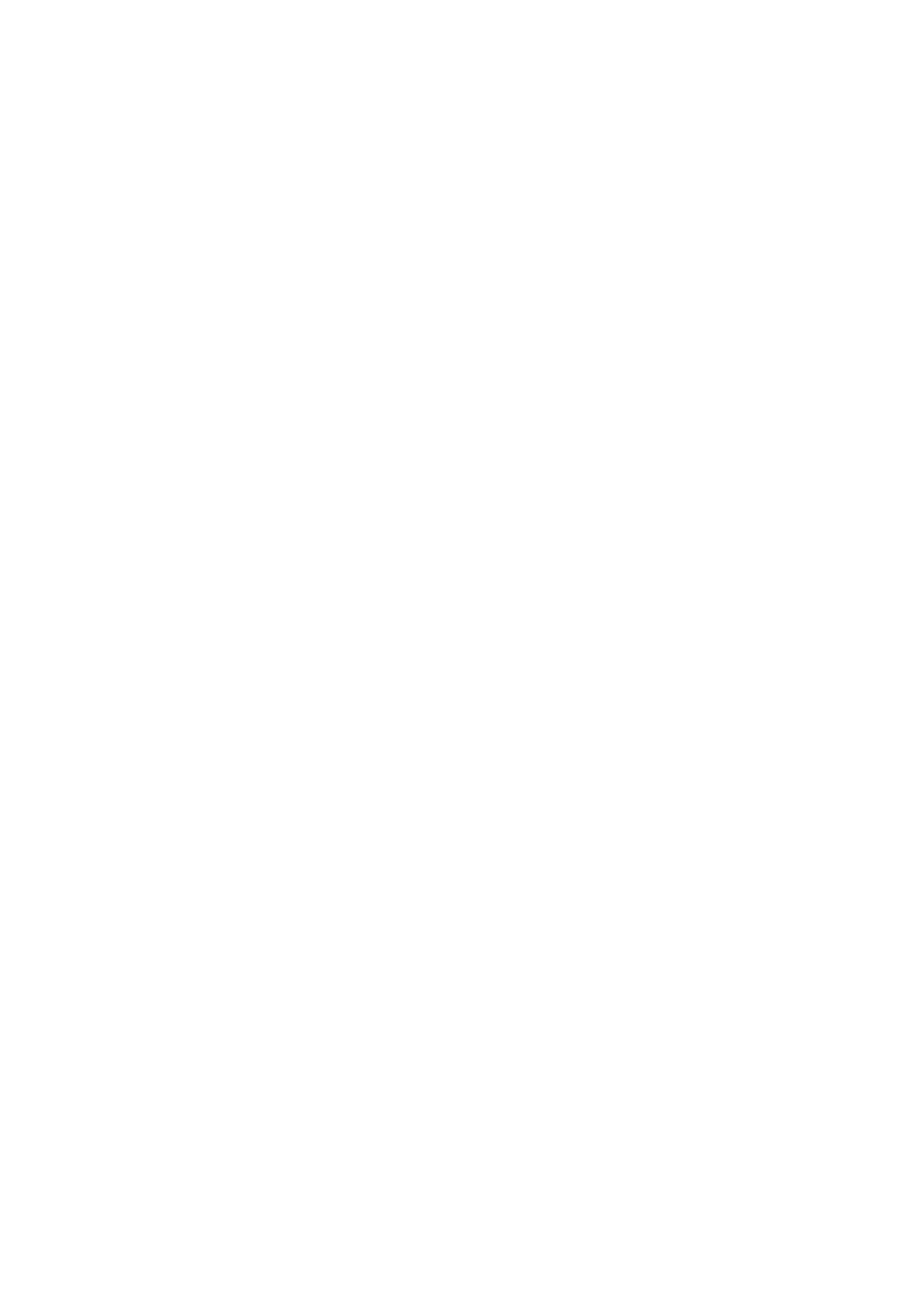Western Australia

# **Perth (Passenger) Transport Regulations 2002**

#### **CONTENTS**

## **Part 1 – Preliminary**

- 1. Citation
- 2. Interpretation
- 3. Application
- 4. Offences prescribed as infringement notice offences: section 58A

## **Part 2 – Fares**

- 5. Setting of fares
- 6. Concession fare

## **Part 3 – Tickets**

- 7. Invalid ticket
- 8. Using a passenger service without a valid ticket

# Part 4 – Conduct on omnibuses, **ferries, and premises**

- 9. No standing allowed in certain areas on omnibuses or ferries
- 10. Smoking prohibited
- 11. Consumption of alcohol
- 12. Nuisance
- 13. Begging and busking prohibited
- 14. Posters and graffiti etc. prohibited
- 15. Audible devices
- 16. Selling things or distributing handbills etc. prohibited
- 17. Food and drink
- 18. Feet not to be placed on seats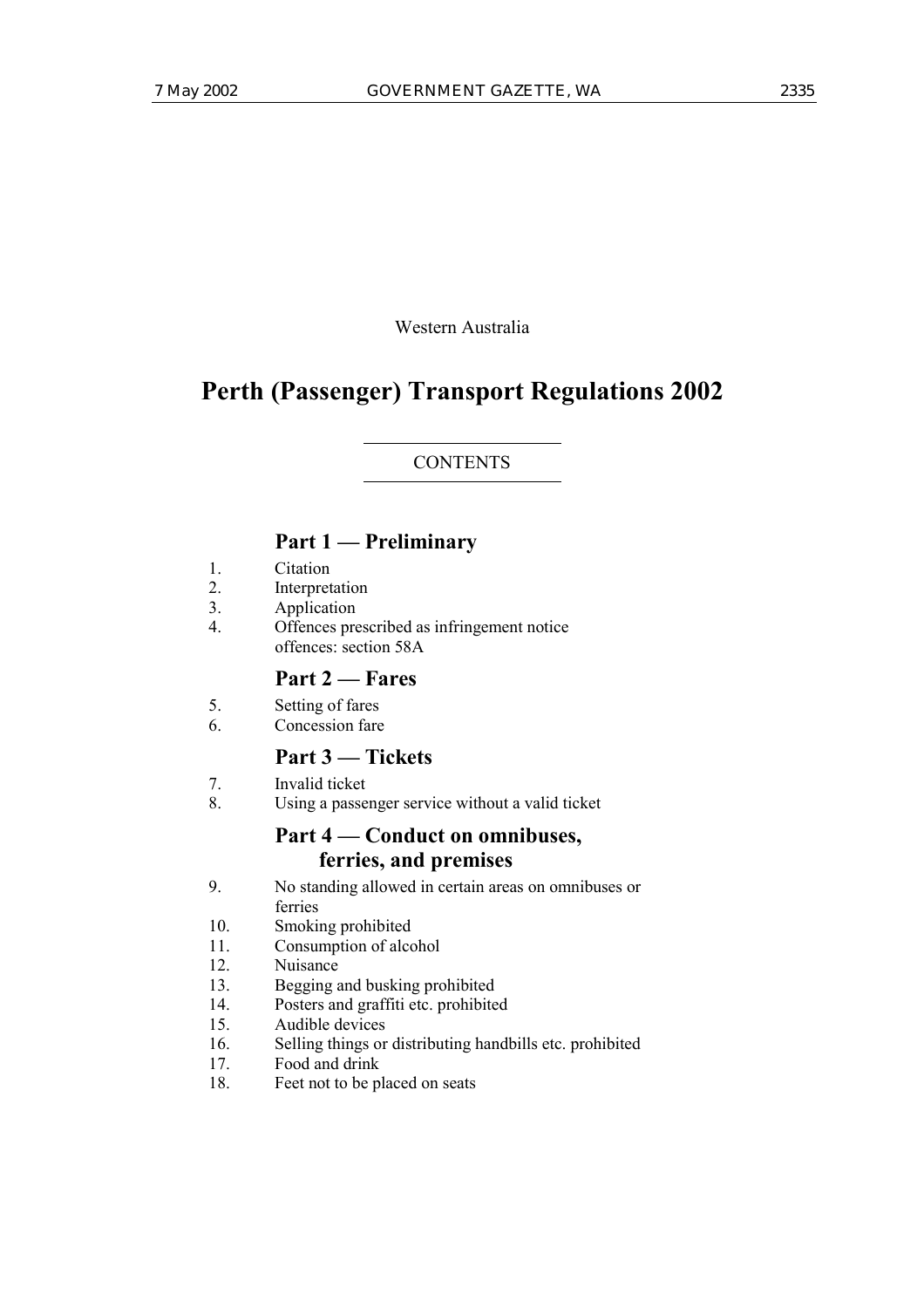#### **Contents**

- 19. Luggage not to obstruct or endanger passengers
- 20. Flammable or explosive substance<br>21 Goods likely to spill, stain, or dama
- Goods likely to spill, stain, or damage an omnibus or a ferry
- 22. Persons to stay inside vehicle
- 23. Carriage of bicycles

## **Part 5 – Miscellaneous**

- 24. Conditions of use of facilities
- 25. Refusal of passage
- 26. Failure to comply with refusal of travel
- 27. Regulation of pedestrians and vehicles on premises
- 28. Authorised person may demand name and address
- 29. Seizure of certain things
- 30. Lost property
- 31. Evidence of information printed on a ticket or retention of ticket
- 32. Presumption as to contents of receptacle or package
- 33. Infringement notice
- 34. Withdrawal of infringement notice
- 35. Penalty

## **Schedule 1 – Forms**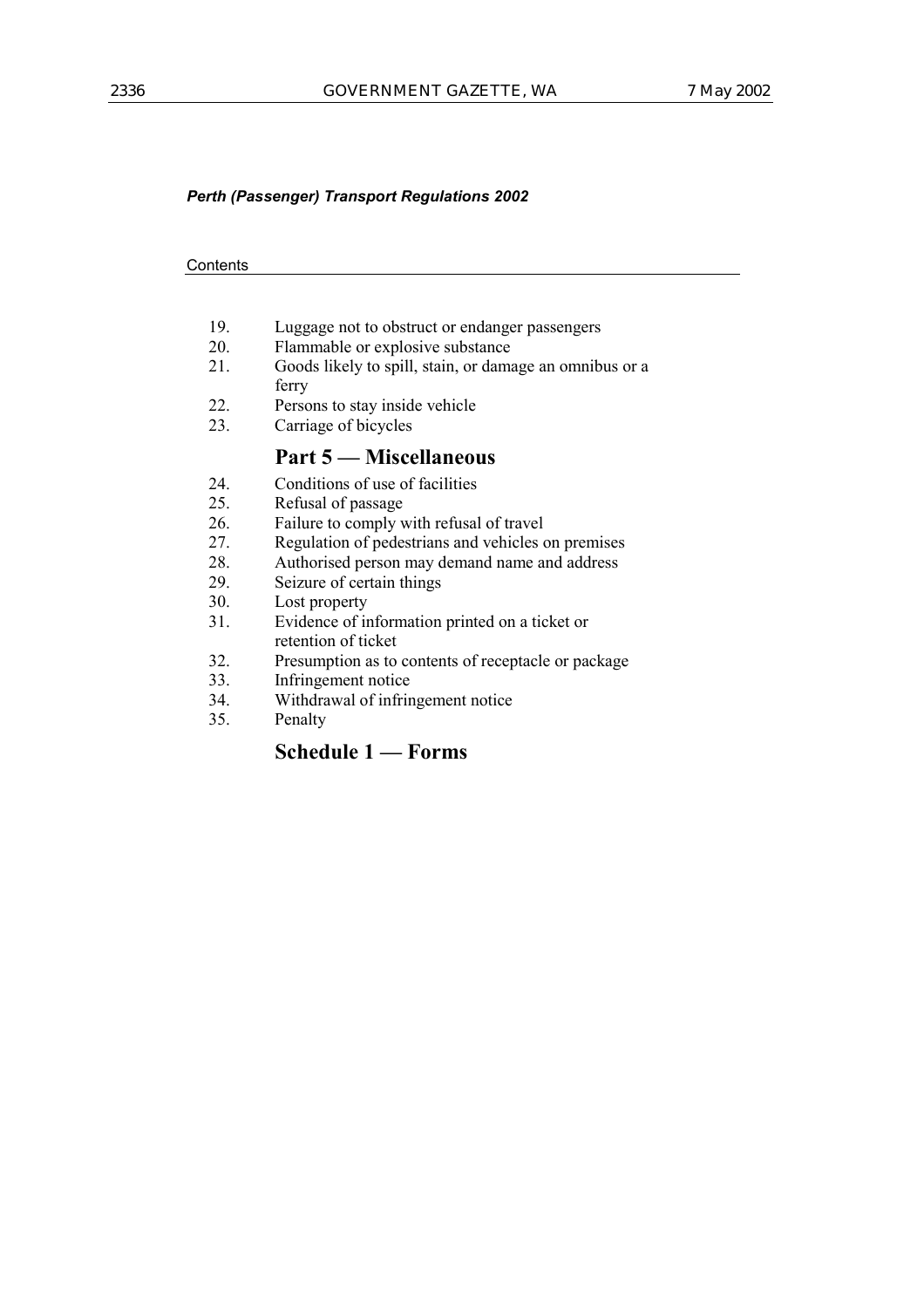Transport Co-ordination Act 1966

# **Perth (Passenger) Transport Regulations 2002**

Made by the Governor in Executive Council.

## Part 1 – Preliminary

## **1. Citation**

These regulations may be cited as the *Perth (Passenger) Transport Regulations 2002*.

## **2. Interpretation**

In these regulations unless the contrary intention appears  $\overline{\phantom{a}}$ 

- **"authorised person"** means an employee of the Director General or other person authorised by the Director General to act on his or her behalf;
- **"driver"** means the driver of an omnibus being used to provide passenger services;
- **"pilot"** means the pilot of a ferry being used to provide passenger services;
- **"premises"** means land or jetties used for the embarkation or disembarkation of persons using passenger services;

#### "ticket" means —

(a) a ticket issued on the payment of a cash fare;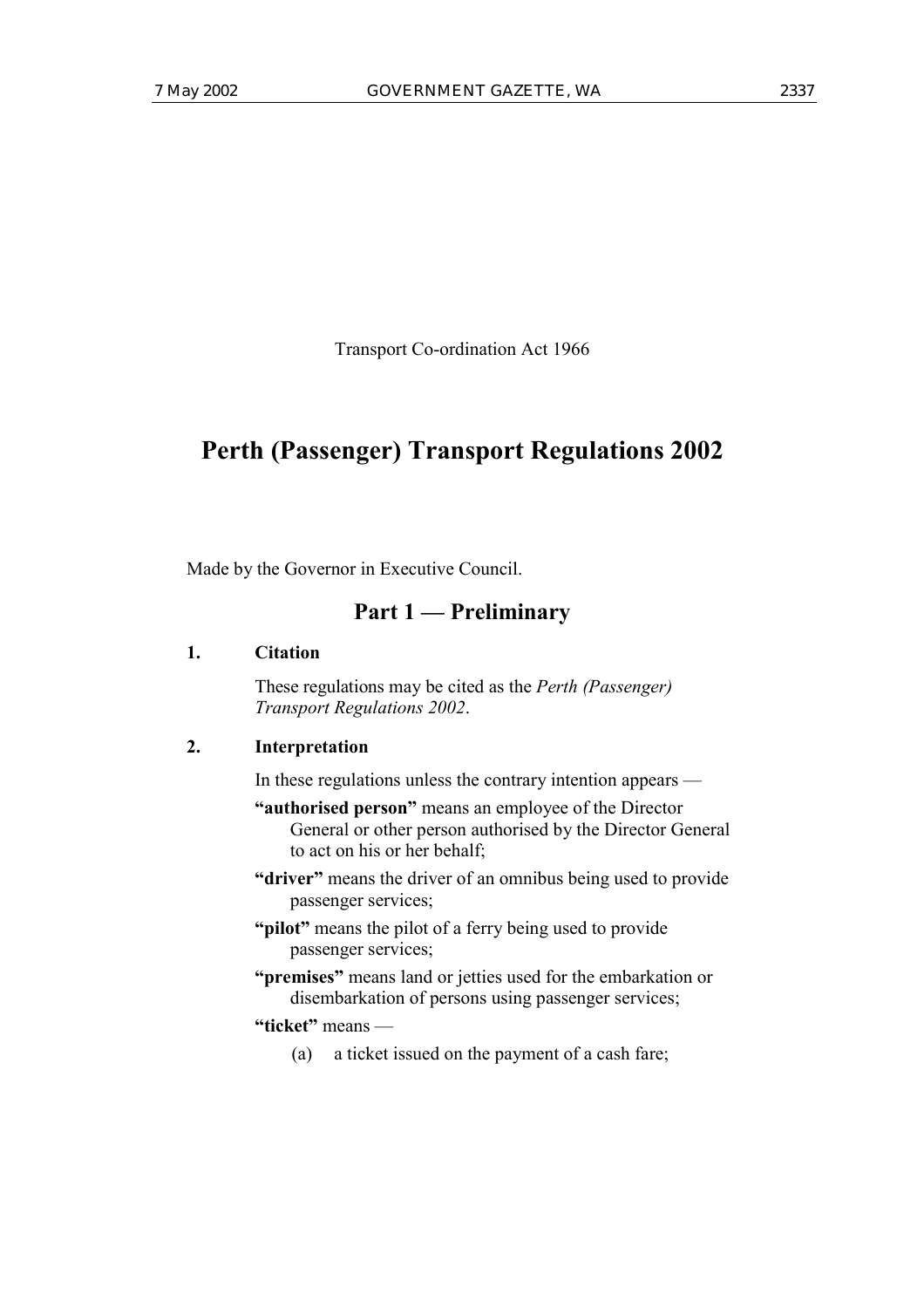## *Perth (Passenger) Transport Regulations 2002* **Part 1** Preliminary

**r. 3**

- (b) a ticket issued in advance of use of passenger services; or
- (c) a voucher or other document issued,

by or on behalf of the Director General within the terms and conditions set by the Director General.

## **3. Application**

These regulations apply to passenger services provided under Part II Division 4 of the Act by means of an omnibus or a ferry travelling only between places in the metropolitan area.

## **4. Offences prescribed as infringement notice offences: section 58A**

The offences in these regulations that are followed by a penalty expressed as a "modified penalty" are offences that are prescribed offences for the purposes of section 58A(2) of the Act, and the modified penalty directly following the offence is the modified penalty prescribed under section 58A(4) of the Act in respect of that offence.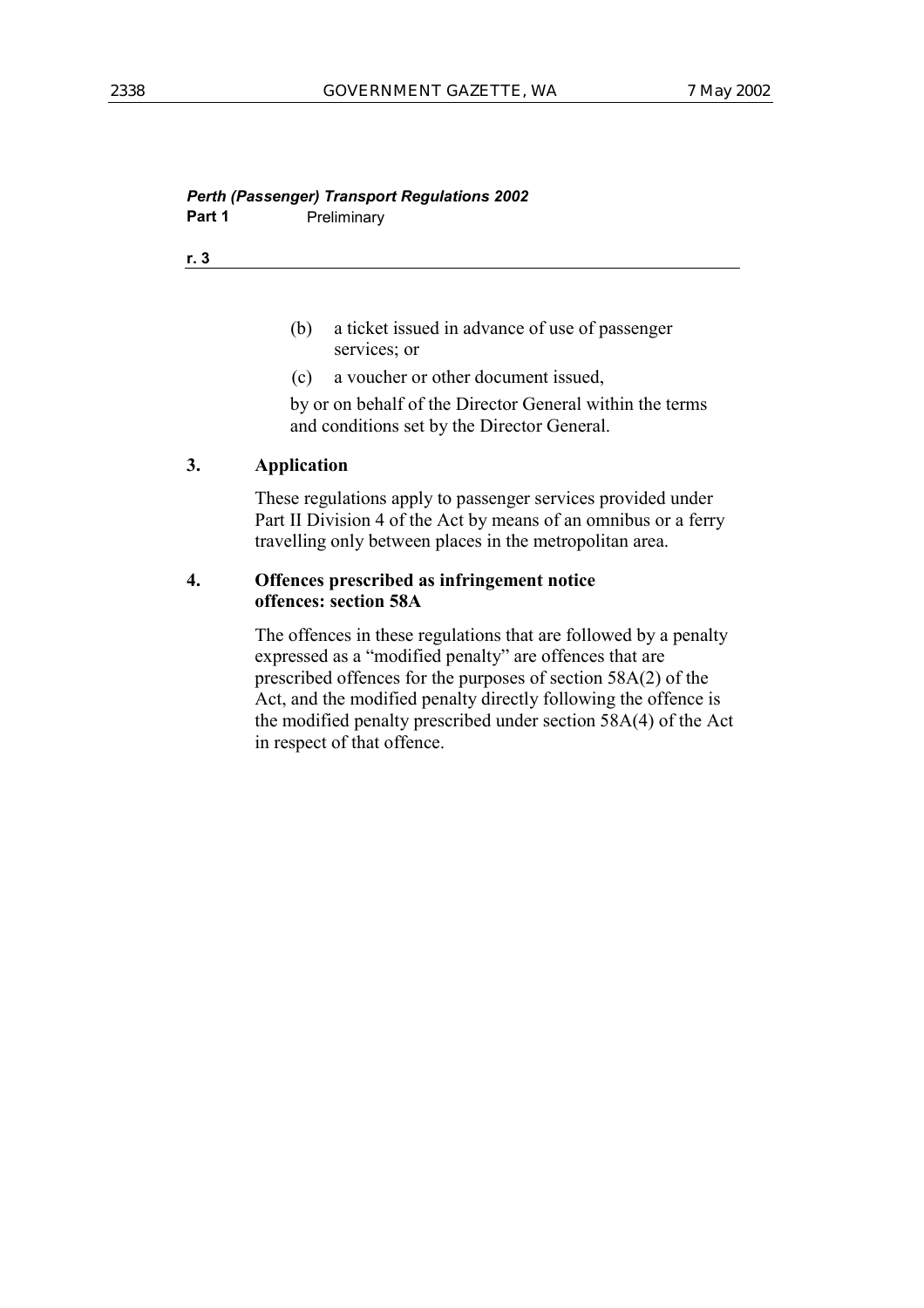| <b>Perth (Passenger) Transport Regulations 2002</b> |       |        |
|-----------------------------------------------------|-------|--------|
|                                                     | Fares | Part 2 |

**r. 5**

# **Part 2 – Fares**

#### **5. Setting of fares**

- (1) Subject to these regulations, the fare to be paid by a person in respect of passenger services is to be the amount fixed by the Director General from time to time.
- (2) The Director General may provide that a lesser amount than that fixed as the fare for passenger services may be paid if a ticket of a type specified by the Director General for the use of the services is purchased.
- (3) For the purpose of setting fares the Director General may set zones.

## **6. Concession fare**

- (1) In setting fares, the Director General may provide that persons of a class specified by the Director General may  $-$ 
	- (a) pay a concession fare in respect of passenger services; or
	- (b) use passenger services without paying a fare.
- (2) If the Director General provides that a concession fare may be paid or that passenger services may be used without paying a fare, the Director General may specify the conditions on or the circumstances in which the concession fare may be paid or the passenger services may be used without paying a fare.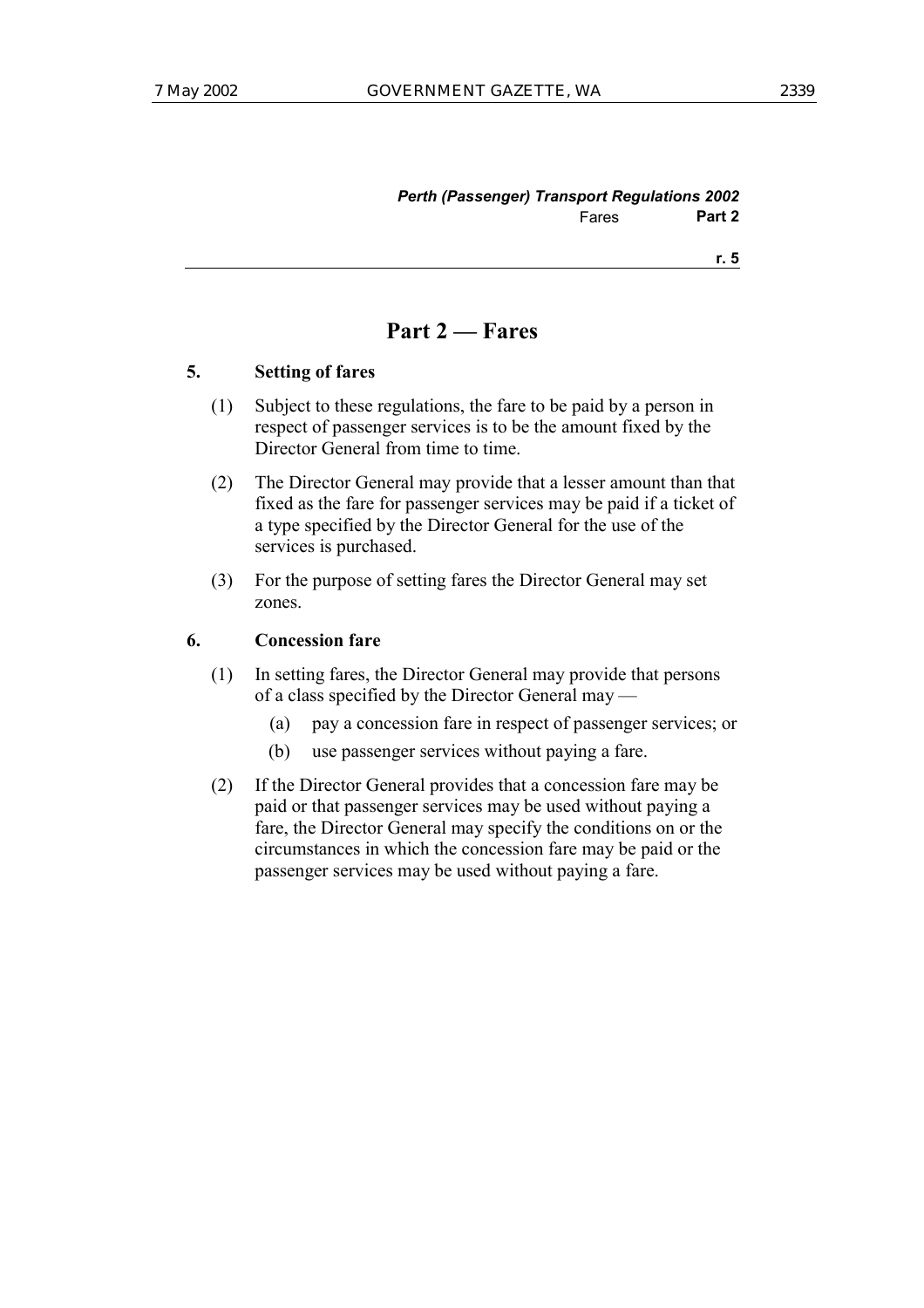*Perth (Passenger) Transport Regulations 2002* **Part 3** Tickets

**r. 7**

# **Part 3 – Tickets**

#### **7. Invalid ticket**

A ticket is not valid if  $-$ 

- (a) it is torn;
- (b) it must be validated in a machine before the commencement of a journey and it has not been so validated;
- (c) it is in such a condition that the printing or writing on it is not readily legible;
- (d) the printing on it has been altered, added to, erased, or obliterated;
- (e) the period of duration of the ticket expired before the passenger boarded the omnibus or ferry;
- (f) it is used or purported to be used beyond the point for which the fare has been paid; or
- (g) a current certificate or concession card is required to be held by a passenger as a condition of the use of the ticket and that certificate or concession card is not presented on demand to a driver, pilot, or authorised person.

## **8. Using a passenger service without a valid ticket**

A person who  $-$ 

- (a) travels on a passenger service;
- (b) attempts to travel on a passenger service; or
- (c) has just travelled on a passenger service,

and does not produce on demand to a driver, pilot, or an authorised person a valid ticket commits an offence.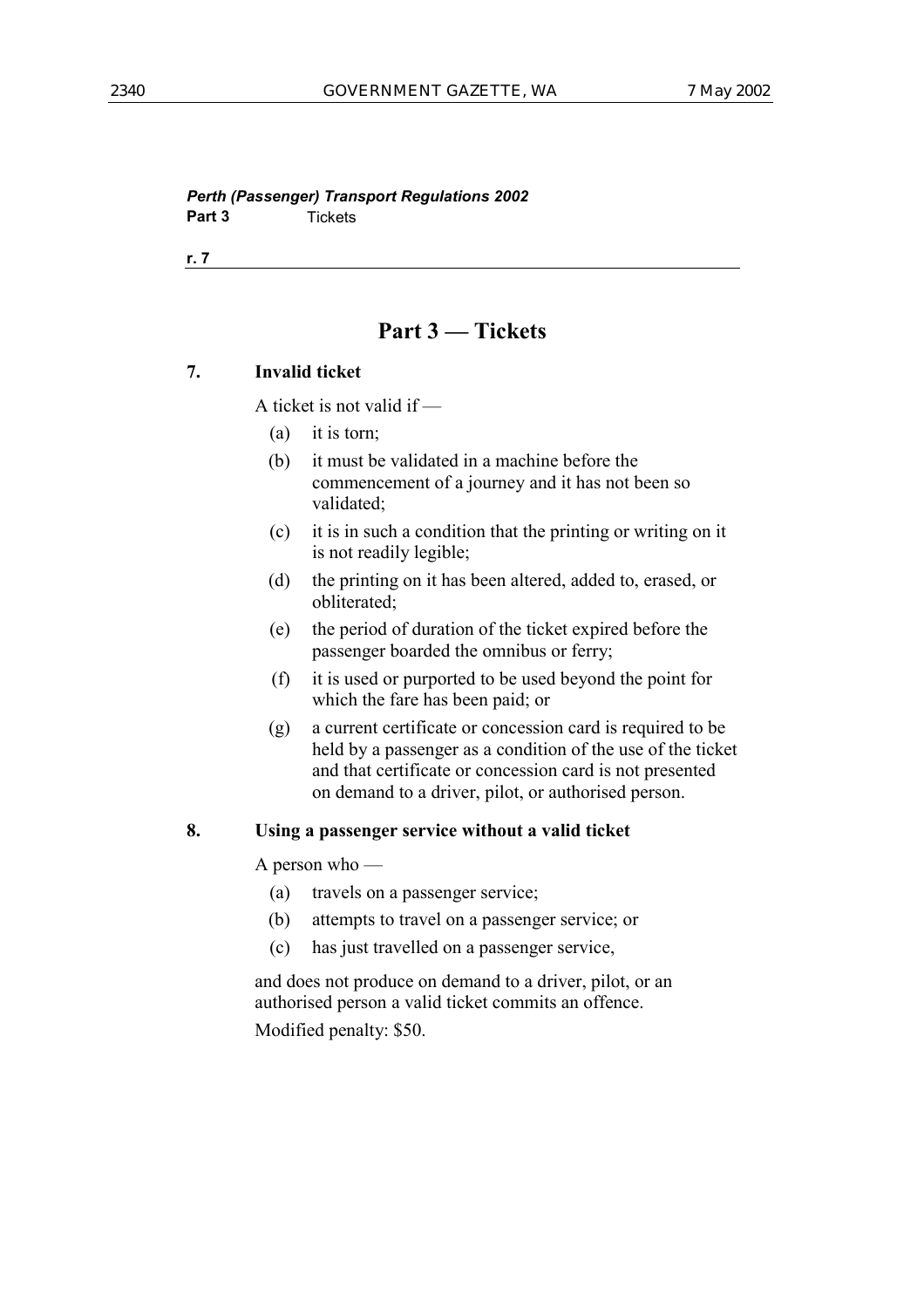*Perth (Passenger) Transport Regulations 2002* Conduct on omnibuses, ferries, and premises **Part 4**

**r. 9**

## Part 4 – Conduct on omnibuses, ferries, and premises

#### **9. No standing allowed in certain areas on omnibuses or ferries**

A person who stands in an area of an omnibus or ferry designated by a sign to be an area in which a person must not stand while the omnibus or ferry is moving commits an offence. Modified penalty: \$50.

#### **10. Smoking prohibited**

(1) A person who smokes in or on any portion of an omnibus or a ferry commits an offence.

Modified penalty: \$50.

(2) A person who smokes in or on any part of premises in respect of which a notice is displayed that smoking is prohibited commits an offence.

Modified penalty: \$50.

#### **11. Consumption of alcohol**

- (1) Subject to subregulation (2), a person who consumes alcohol in or on an omnibus, a ferry, or premises commits an offence. Modified penalty: \$50.
- (2) A person may consume alcohol on an omnibus, ferry, or premises with the approval of the Director General if that approval is obtained before the alcohol is consumed.

#### **12. Nuisance**

A person who acts in such a way as to cause a nuisance or annoyance to persons on an omnibus, a ferry, or premises commits an offence.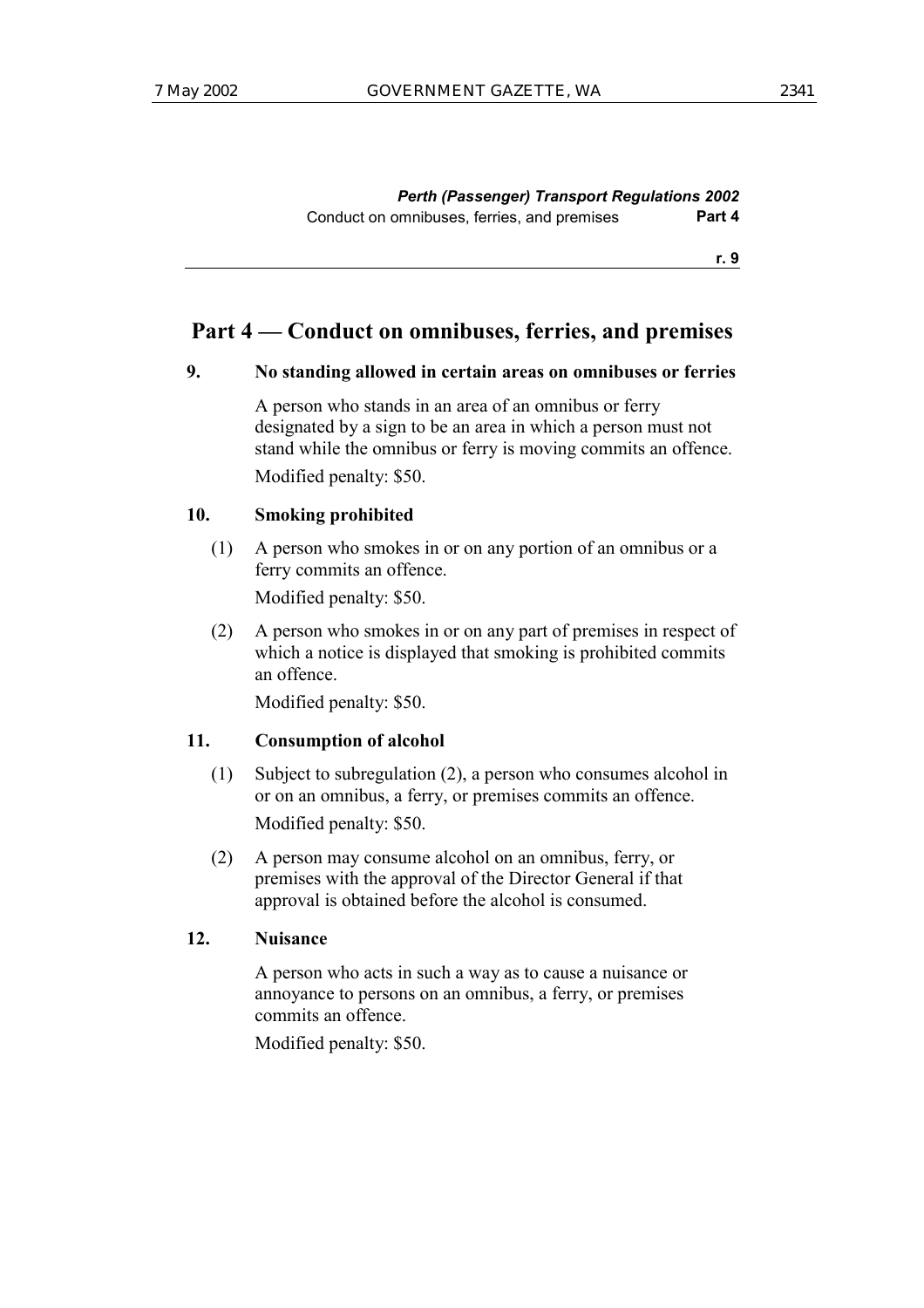**Part 4** Conduct on omnibuses, ferries, and premises

**r. 13**

#### **13. Begging and busking prohibited**

A person who begs or busks in or on an omnibus, a ferry, or premises commits an offence.

Modified penalty: \$50.

#### **14. Posters and graffiti etc. prohibited**

Unless authorised in writing by the Director General, a person who affixes anything to or paints or writes anything on an omnibus, a ferry, or premises commits an offence. Modified penalty: \$50.

### **15. Audible devices**

- (1) Unless authorised in writing by the Director General, a person who blows or plays on any musical instrument in or on an omnibus, a ferry, or premises commits an offence. Modified penalty: \$50.
- (2) A person who operates a device capable of producing a sound (other than a computer or a telephone) in or on an omnibus, a ferry, or premises unless the device is operated with the use of a headphone or ear plug or with the prior approval of the Director General commits an offence.

Modified penalty: \$50.

## **16. Selling things or distributing handbills etc. prohibited**

- (1) Unless authorised in writing by the Director General, a person who sells any thing or offers any thing for sale in or on an omnibus, a ferry, or premises commits an offence. Modified penalty: \$50.
- (2) Unless authorised in writing by the Director General, a person who distributes any handbill, advertisement, or printed matter of any kind in or on an omnibus, a ferry, or premises commits an offence.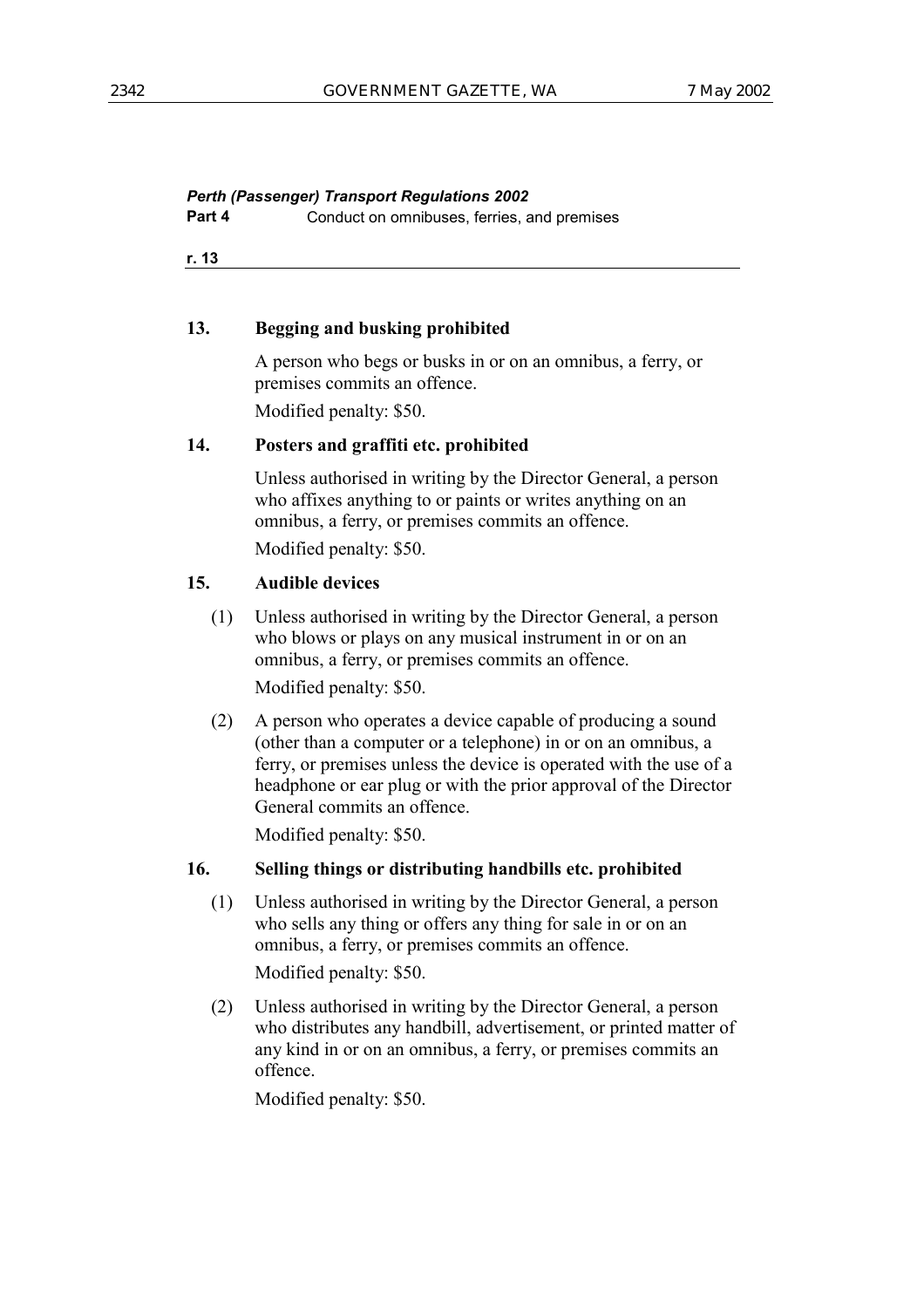*Perth (Passenger) Transport Regulations 2002* Conduct on omnibuses, ferries, and premises **Part 4**

**r. 17**

#### **17. Food and drink**

Unless authorised in writing by the Director General, a person who consumes any drink or food in or on an omnibus or a ferry commits an offence.

Modified penalty: \$50.

## **18. Feet not to be placed on seats**

- (1) A person who places or rests his or her foot or feet on or against a seat of an omnibus or a ferry commits an offence. Modified penalty: \$50.
- (2) A person who is in charge of a child and permits that child to stand upon or place his or her foot or feet on or against a seat of an omnibus or a ferry commits an offence.

Modified penalty: \$50.

## **19. Luggage not to obstruct or endanger passengers**

A person who while on an omnibus or a ferry  $\overline{\phantom{a}}$ 

- (a) carries a thing in such a manner that it may hit another passenger; or
- (b) places or carries a thing in such a position or manner as to interfere with the ingress, egress, or comfort, or endanger the safety, of another person,

commits an offence.

Modified penalty: \$50.

## **20. Flammable or explosive substance**

A person who takes, or causes to be taken, onto an omnibus or a ferry or consigns for carriage on an omnibus or a ferry, any package containing any flammable or explosive substance or any dangerous thing commits an offence.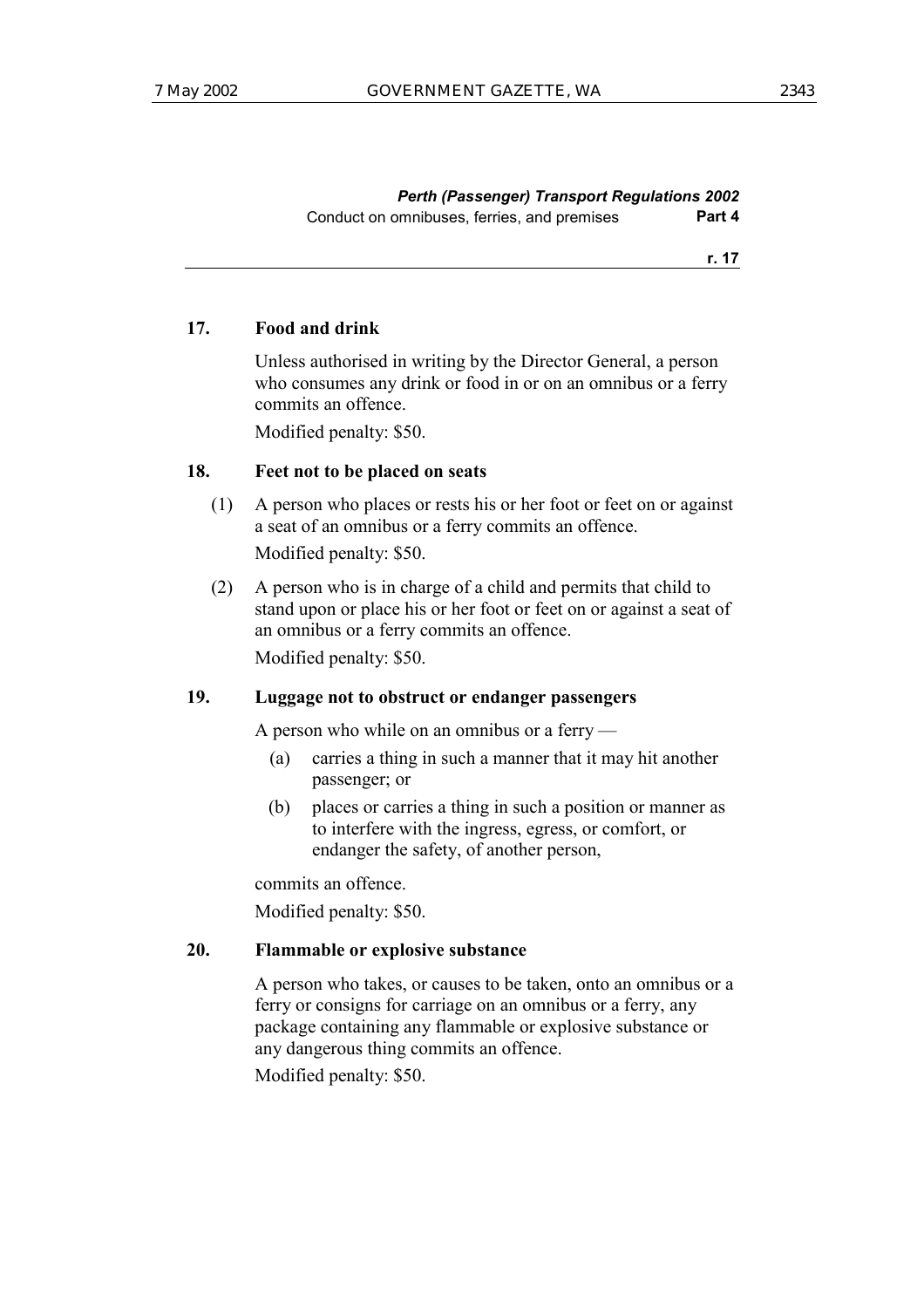```
Part 4 Conduct on omnibuses, ferries, and premises
```
**r. 21**

#### **21. Goods likely to spill, stain, or damage an omnibus or a ferry**

A person who takes or causes to be taken, onto an omnibus or a ferry any thing which is likely to  $\sim$ 

- (a) spill; or
- (b) stain or cause damage to an omnibus or a ferry,

commits an offence.

Modified penalty: \$50.

## **22. Persons to stay inside vehicle**

A person who  $-$ 

- (a) projects or leans any portion of his or her body; or
- (b) projects an object,

out of an omnibus or a ferry commits an offence. Modified penalty: \$50.

## **23. Carriage of bicycles**

A person who travels or attempts to travel on an omnibus or ferry with a bicycle  $-$ 

- (a) at times other than the times determined by the Director General;
- (b) in circumstances other than circumstances determined by the Director General; or
- (c) that is not a type of bicycle that has been approved by the Director General,

commits an offence. Modified penalty: \$50.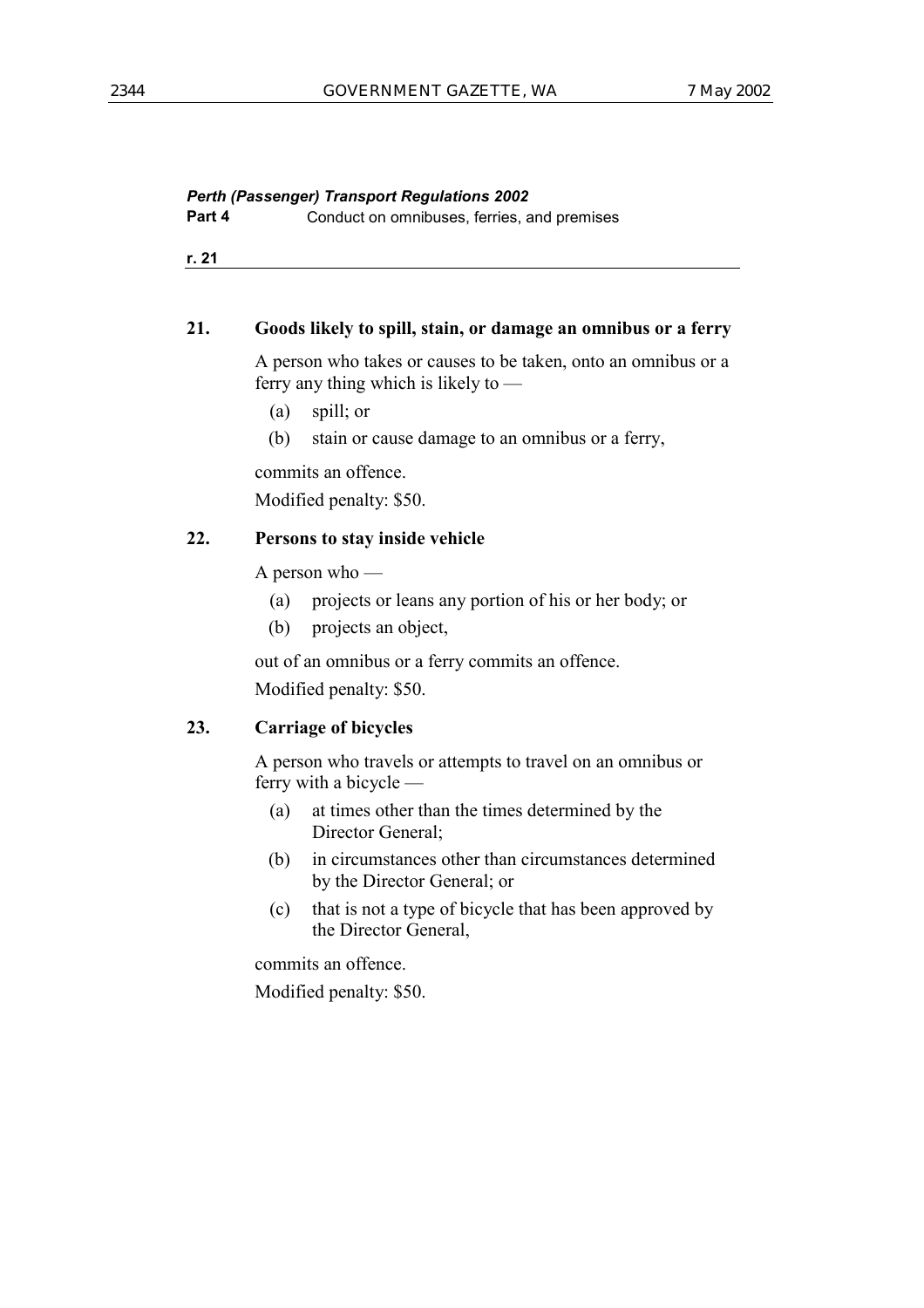| <b>Perth (Passenger) Transport Regulations 2002</b> |        |
|-----------------------------------------------------|--------|
| <b>Miscellaneous</b>                                | Part 5 |

**r. 24**

## **Part 5 – Miscellaneous**

#### **24. Conditions of use of facilities**

- (1) It is a condition of the use by a person of passenger services that any notice or timetable relating to times or routes of services published by the Director General is only a notice for the purposes of public information and is not intended to be a term, condition, or warranty of any contract between the Director General and any passenger or intending passenger.
- (2) It is a condition of the use by a person of passenger services that the Minister, the Director General, and the operator of passenger services are not liable for any loss suffered as a result of any delay, breakdown, or stoppage of an omnibus or a ferry being used to provide the service.
- (3) It is a condition of the use by a person of passenger services that the Minister and the Director General are not liable for the loss of or damage to any luggage, package, or parcel carried or left on premises or a facility used to provide the service.

#### **25. Refusal of passage**

A driver, pilot, or an authorised person may advise a person that that person must not travel on or remain on an omnibus or ferry if the driver, pilot, or authorised person has reasonable grounds to believe that the person  $-$ 

- (a) poses a threat to the safety of the driver, pilot, or a passenger on the omnibus or ferry;
- (b) is in such an unclean condition that he or she is likely to soil the omnibus or ferry;
- (c) is abusive or disorderly;
- (d) is under the influence of alcohol or drugs to such an extent that he or she is likely to soil the omnibus or ferry or to become abusive;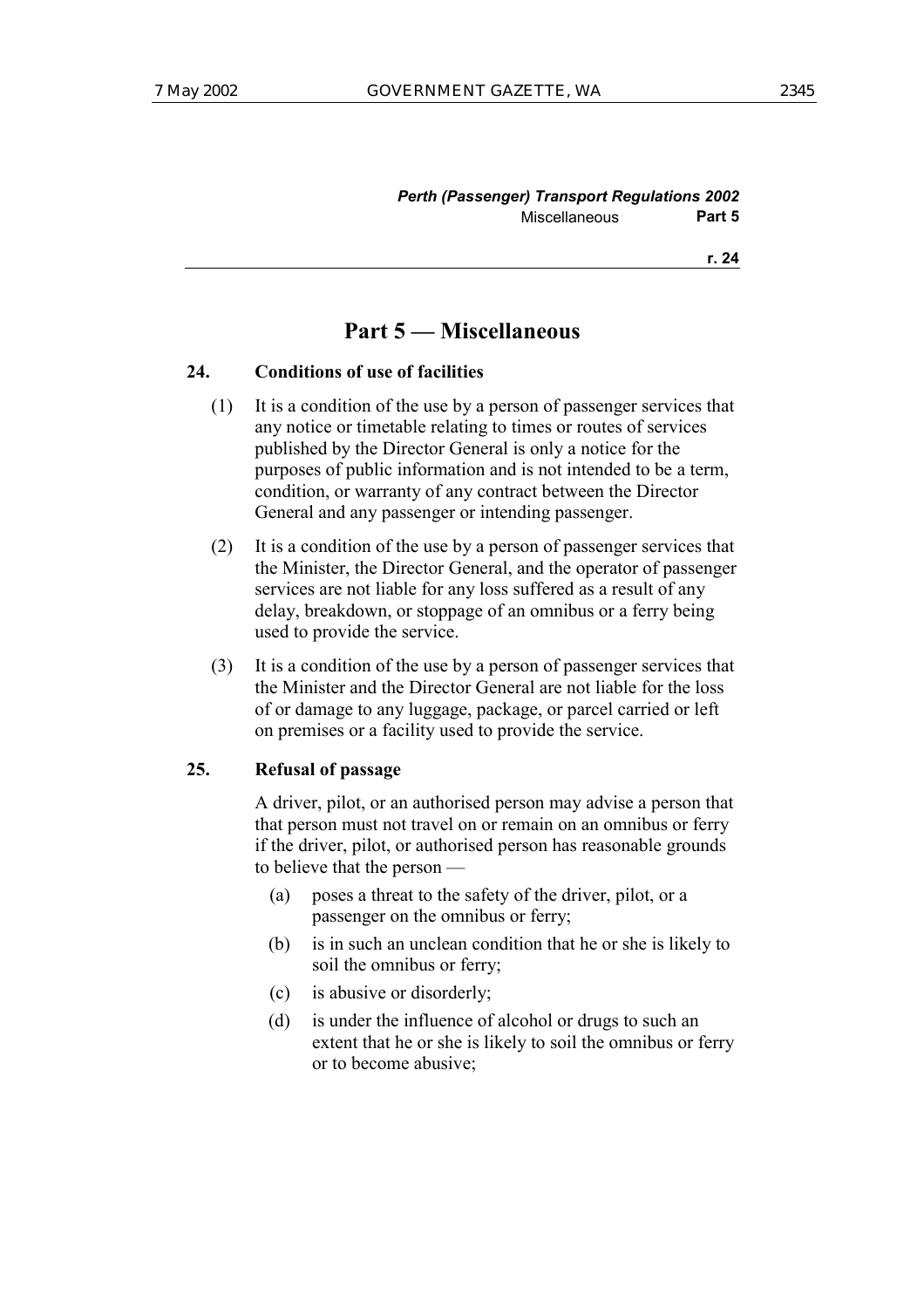## *Perth (Passenger) Transport Regulations 2002* **Part 5** Miscellaneous

**r. 26**

- (e) is in the company of an animal other than a guide dog in the company of a blind person or a deaf person;
- (f) is in possession of a flammable or explosive substance that may damage the omnibus or ferry or cause injury or inconvenience to a passenger on the omnibus or ferry; or
- (g) is in possession of any thing that is likely to obstruct, harm, or inconvenience a passenger on the omnibus or ferry.

#### **26. Failure to comply with refusal of travel**

If a person has been advised under regulation 25 that he or she must not travel on or remain on an omnibus or ferry, that person commits an offence if he or she  $-$ 

- (a) boards the omnibus or ferry; or
- (b) refuses or fails to alight from the omnibus or ferry.

Modified penalty: \$200.

## **27. Regulation of pedestrians and vehicles on premises**

- (1) The Director General may by road markings, signs, or other means regulate or prohibit the passage of vehicles or pedestrians in any premises.
- (2) Unless authorised to do so by the Director General, a person who disobeys a road marking, sign, or other means employed under subregulation (1) commits an offence. Modified penalty: \$50.

#### **28. Authorised person may demand name and address**

(1) If an authorised person has reason to believe that a person on an omnibus, a ferry, or premises has committed an offence under these regulations, the authorised person may require that person to give to the authorised person the person's full name, address, and date of birth.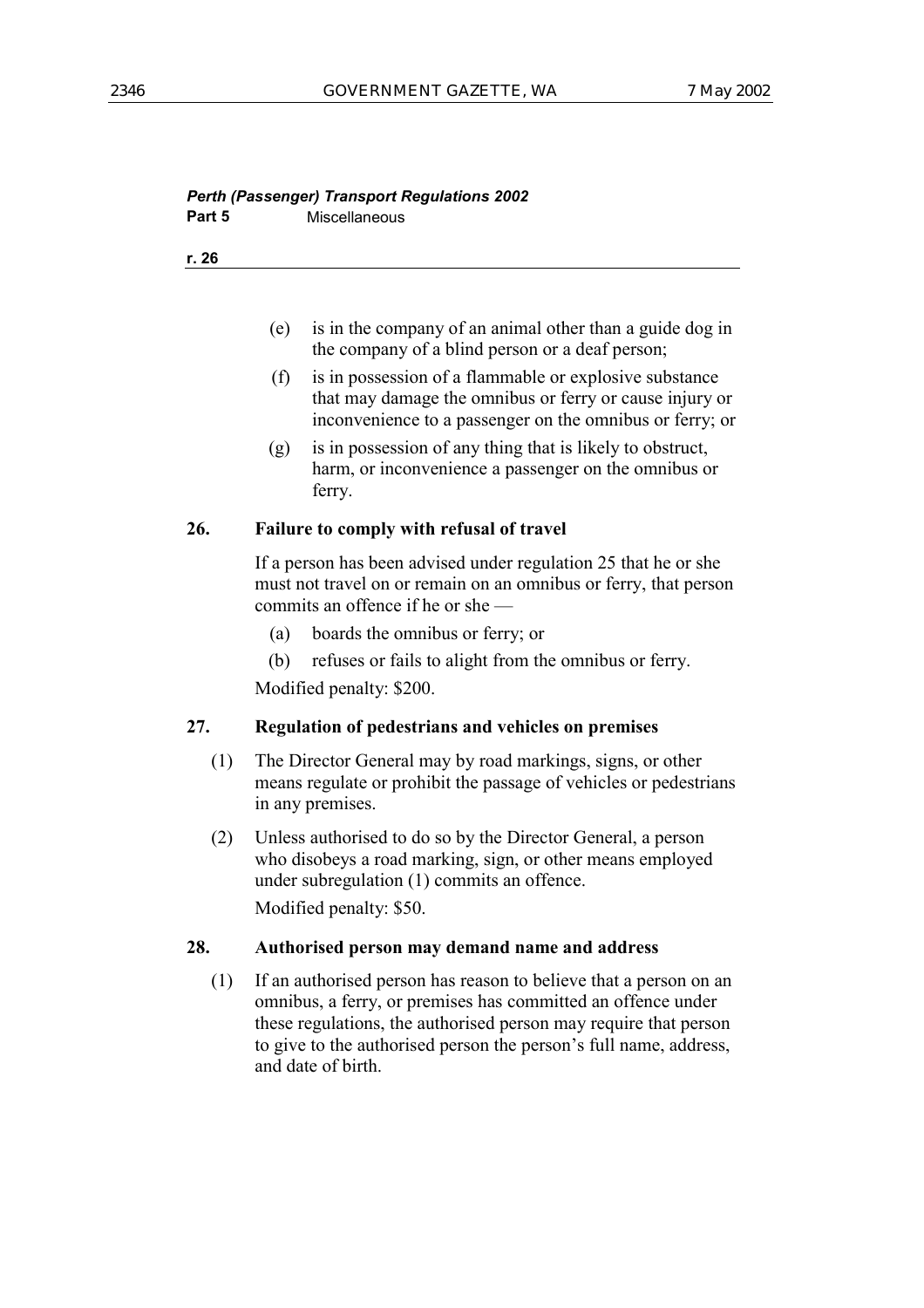| ×.<br>×<br>۰. |
|---------------|
|               |

- (2) A person required to give his or her full name, address, or date of birth under this regulation who  $-$ 
	- (a) refuses or fails to give his or her name, address, or date of birth; or
	- (b) gives a false name, false address, or false date of birth,

commits an offence.

Modified penalty: \$100.

(3) If a person is requested by the authorised person to verify the name, address, or date of birth given to the authorised person by that person under this regulation, the person commits an offence if he or she does not produce immediately any evidence of his or her identity then available.

Modified penalty: \$100.

## **29. Seizure of certain things**

- (1) An authorised person may  $-$ 
	- (a) seize and take possession of any thing that he or she has reason to believe will afford evidence of the commission of an offence under regulation 11, 20, or 21; and
	- (b) keep any thing so seized in his or her custody or control until its return is authorised by the Director General.
- (2) The Director General may at any time authorise the return of the thing seized to its owner or person entitled to the possession of the thing or the person from whom the thing was seized.
- (3) If any thing is seized under this regulation and a person to whom the thing can be returned under subregulation (2) cannot be found, the thing may be given to a member of the Police Force.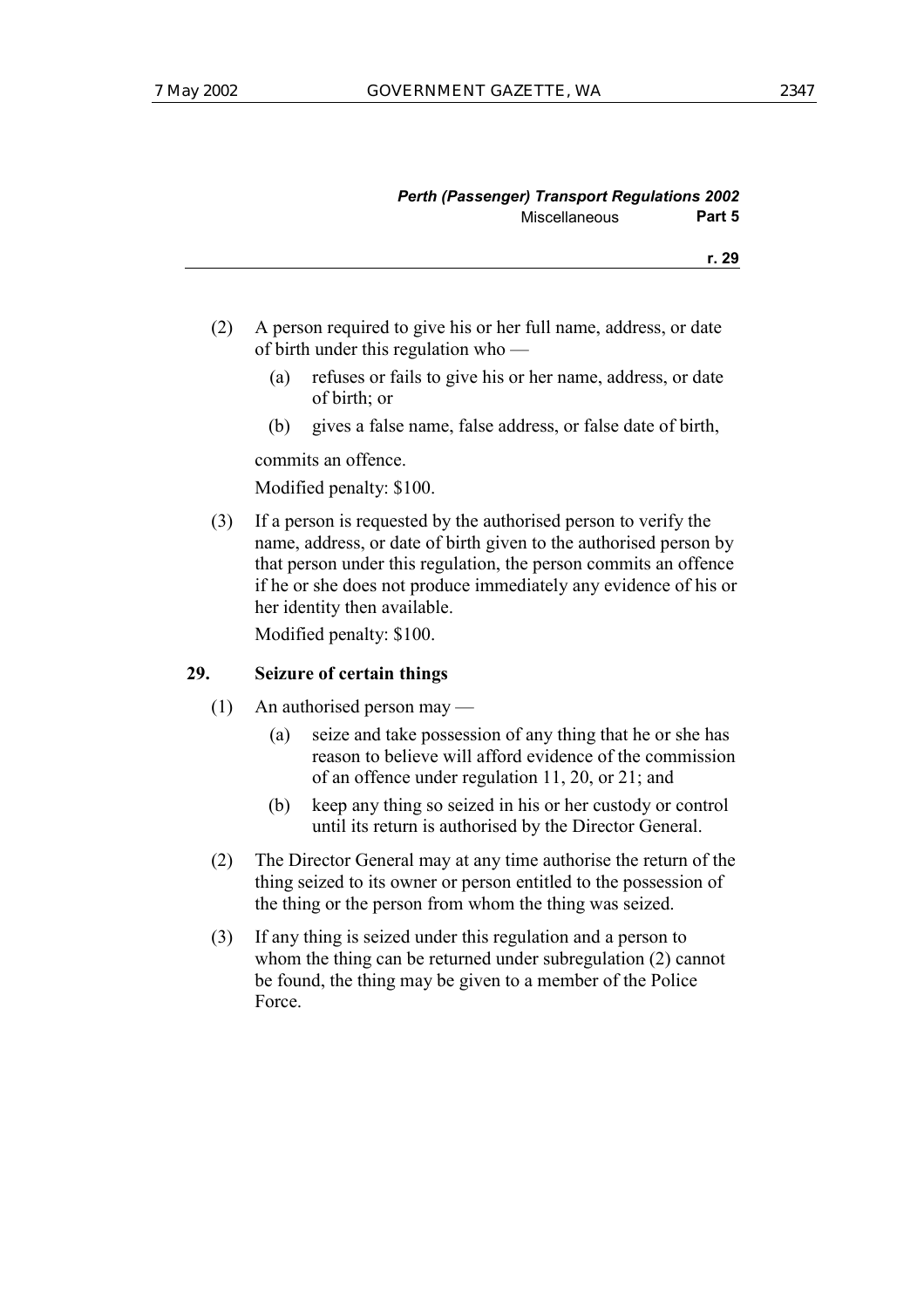## *Perth (Passenger) Transport Regulations 2002* **Part 5** Miscellaneous

**r. 30**

#### **30. Lost property**

- (1) Any thing found or left unclaimed in any omnibus, ferry, or premises and subsequently given to a driver, pilot, or authorised person must be delivered to the person only who proves ownership of the thing to the satisfaction of the Director General and on payment of such charges, as may be determined by the Director General.
- (2) The Director General is not required to keep any lost thing of a perishable nature longer than 24 hours.

#### **31. Evidence of information printed on a ticket or retention of ticket**

- (1) If a person produces a ticket to an authorised person under regulation 8, the authorised person may photograph or copy the ticket, or take notes of any information on the ticket, and any photograph, copy, or notes are  $-$ 
	- (a) evidence of the information printed on the ticket; and
	- (b) admissible in any proceedings for an offence against these regulations.
- (2) If the ticket produced to an authorised person is a ticket issued on the payment of a cash fare, the authorised person may retain the ticket and give the person who produced the ticket a voucher to the same effect as the ticket.

## **32. Presumption as to contents of receptacle or package**

In proceedings for an offence under regulation 11, 20, or 21, it is to be presumed, unless the contrary is shown, that the contents of the receptacle or package is the same as any description of or representation as to its contents on the receptacle or package.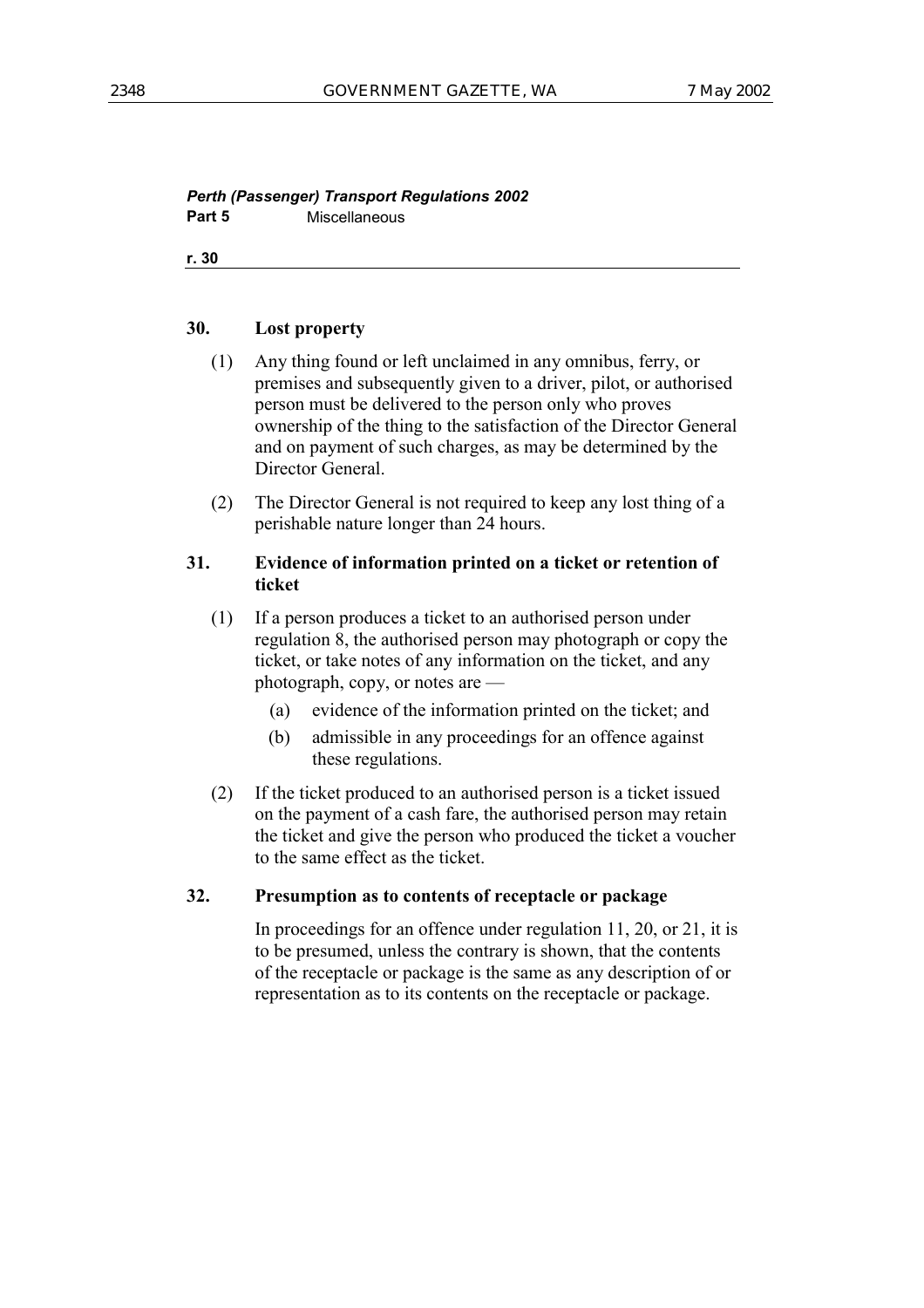#### *Perth (Passenger) Transport Regulations 2002* Miscellaneous **Part 5**

**r. 33**

#### **33. Infringement notice**

Schedule 1 Form 1 is prescribed, under section 58A(3) of the Act, as the form of infringement notice.

## **34. Withdrawal of infringement notice**

Schedule 1 Form 2 is prescribed, under section 58A(7) of the Act, as the form of notice of withdrawal of infringement notice.

#### **35. Penalty**

A person who commits an offence against these regulations is liable to a penalty of \$500.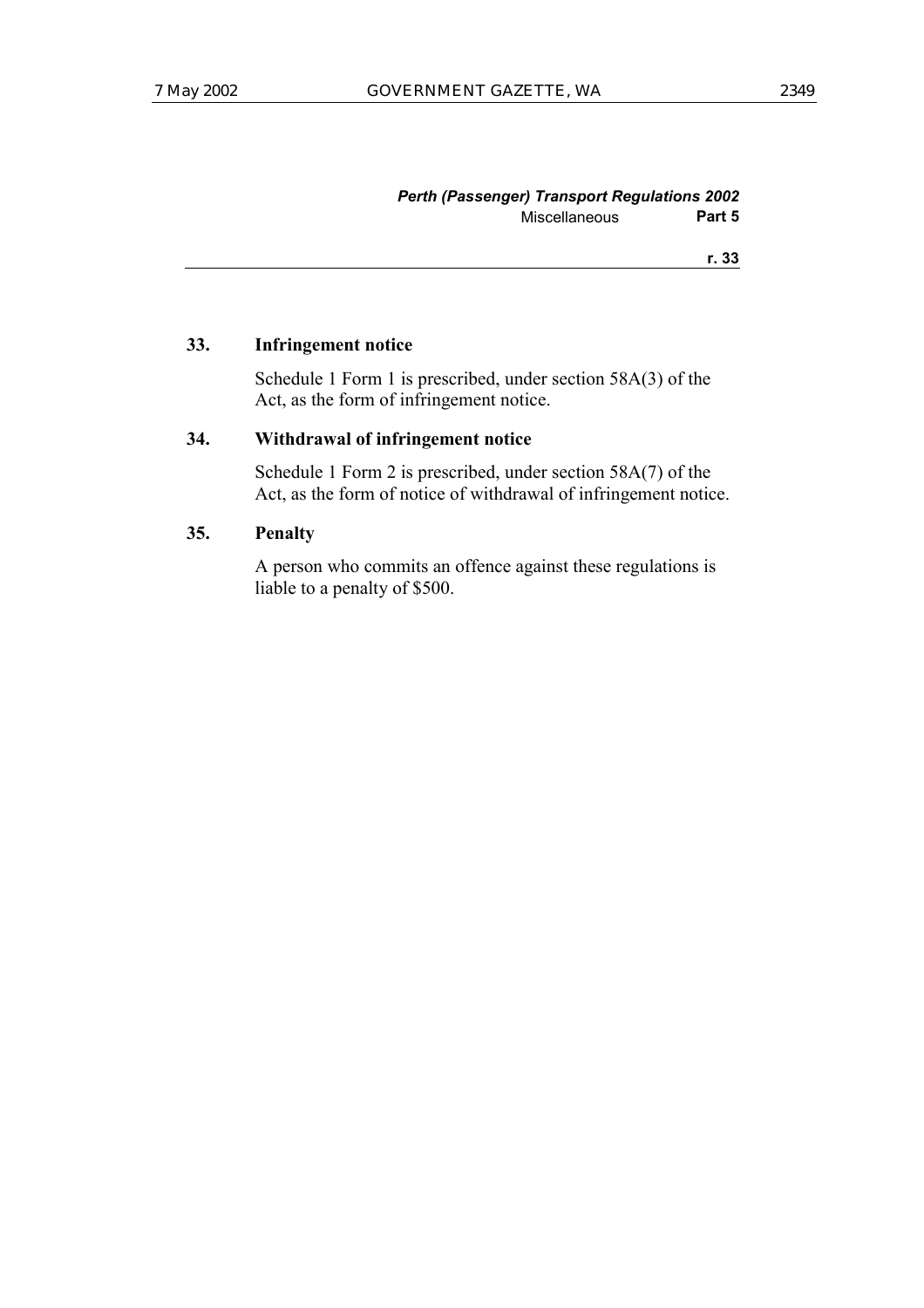**Schedule 1** Forms

## **Schedule 1 – Forms**

[r. 33, 34]

#### **Form 1**

*Transport Co-ordination Act 1966*

#### *Perth (Passenger) Transport Regulations 2002*

#### **Infringement notice**

|        | Ms/Mr Family name | Given names |
|--------|-------------------|-------------|
|        |                   |             |
| Number | <b>Street</b>     |             |
|        |                   |             |
| Suburb |                   | Post Code   |
|        |                   |             |

| <b>Regulation</b> | <b>Offence</b>                      | <b>Modified</b><br>penalty |
|-------------------|-------------------------------------|----------------------------|
| 8                 | Using a passenger service without a | \$<br>50                   |
|                   | valid ticket                        |                            |
|                   |                                     |                            |

If you do not wish to have a complaint for the alleged offence heard and determined by a court you may dispose of the matter by payment of the modified penalty for the offence within 28 days of this notice being given to you.

If the modified penalty is not paid within the time specified in this notice a complaint for the alleged offence may be heard and determined by a court.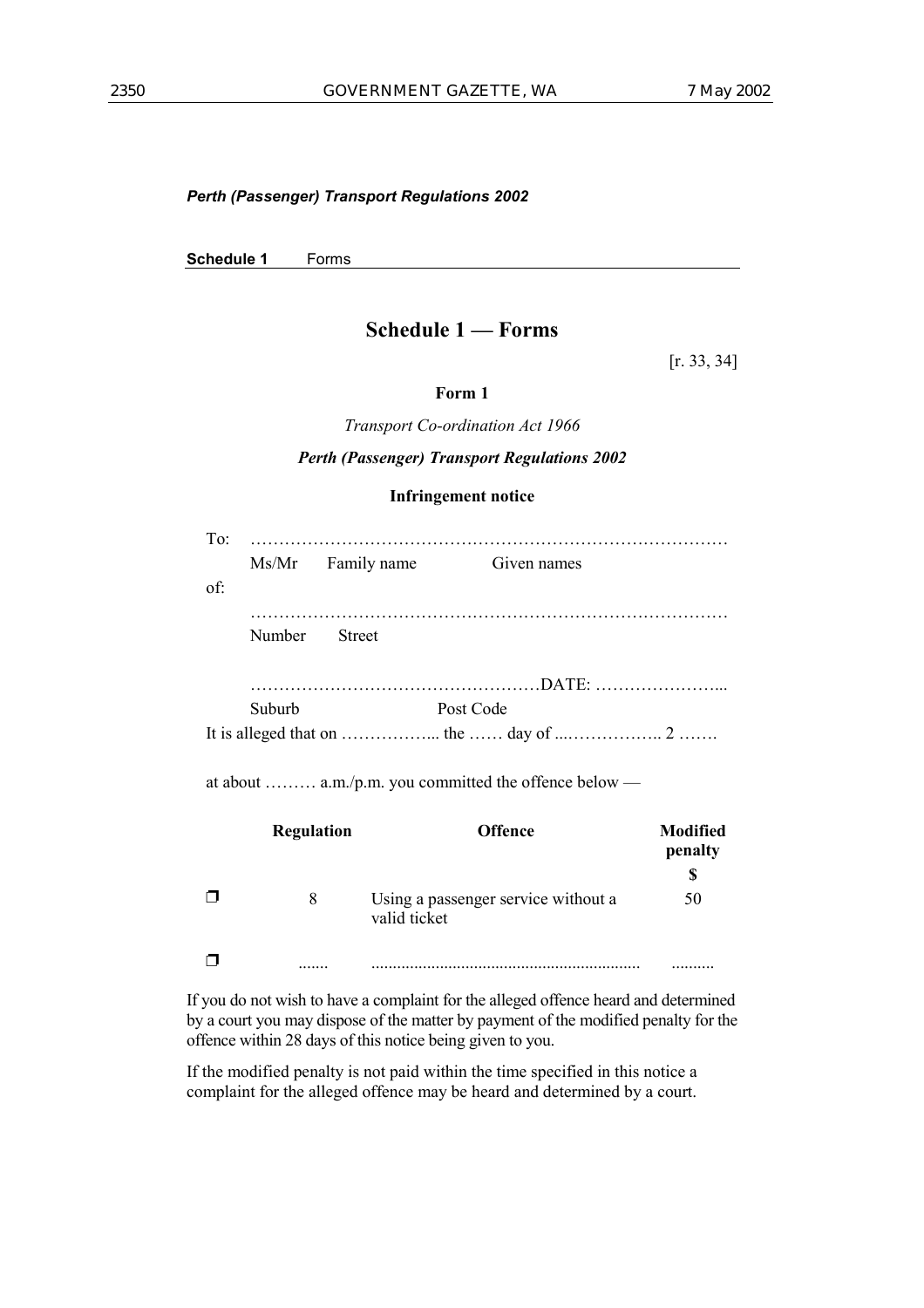Forms **Schedule 1**

Payment of the modified penalty may be made by posting this form together with a cheque, money order, or postal note for the amount of the modified penalty to the Prosecutions Officer, Department of Transport, PO Box 7272 Cloisters Square Perth WA 6850.

#### **Form 2**

*Transport Co-ordination Act 1966*

#### *Perth (Passenger) Transport Regulations 2002*

#### **Withdrawal of infringement notice**

| To:                                             |
|-------------------------------------------------|
|                                                 |
| of:                                             |
|                                                 |
|                                                 |
| Infringement Notice No.  dated //issued for the |
|                                                 |
|                                                 |
|                                                 |
|                                                 |
|                                                 |
|                                                 |
|                                                 |
|                                                 |
| has been withdrawn.                             |
|                                                 |
| was paid and a refund is enclosed.              |
| was not paid and should not be paid.            |
|                                                 |
| (delete as appropriate)                         |
| Name and title of authorised                    |
|                                                 |
|                                                 |
|                                                 |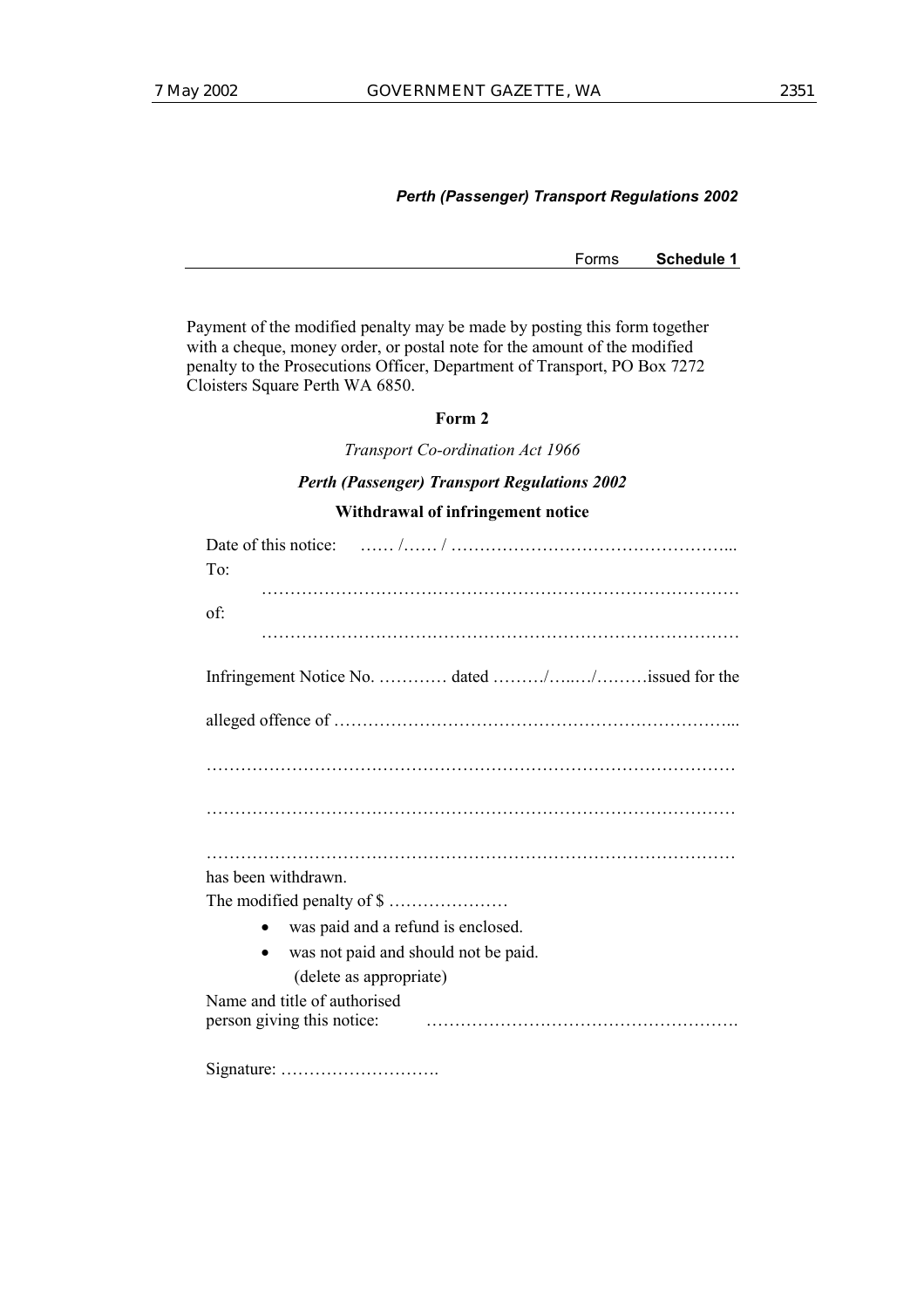**Schedule 1** Forms

By Command of the Governor,

M. C. WAUCHOPE, Clerk of the Executive Council.